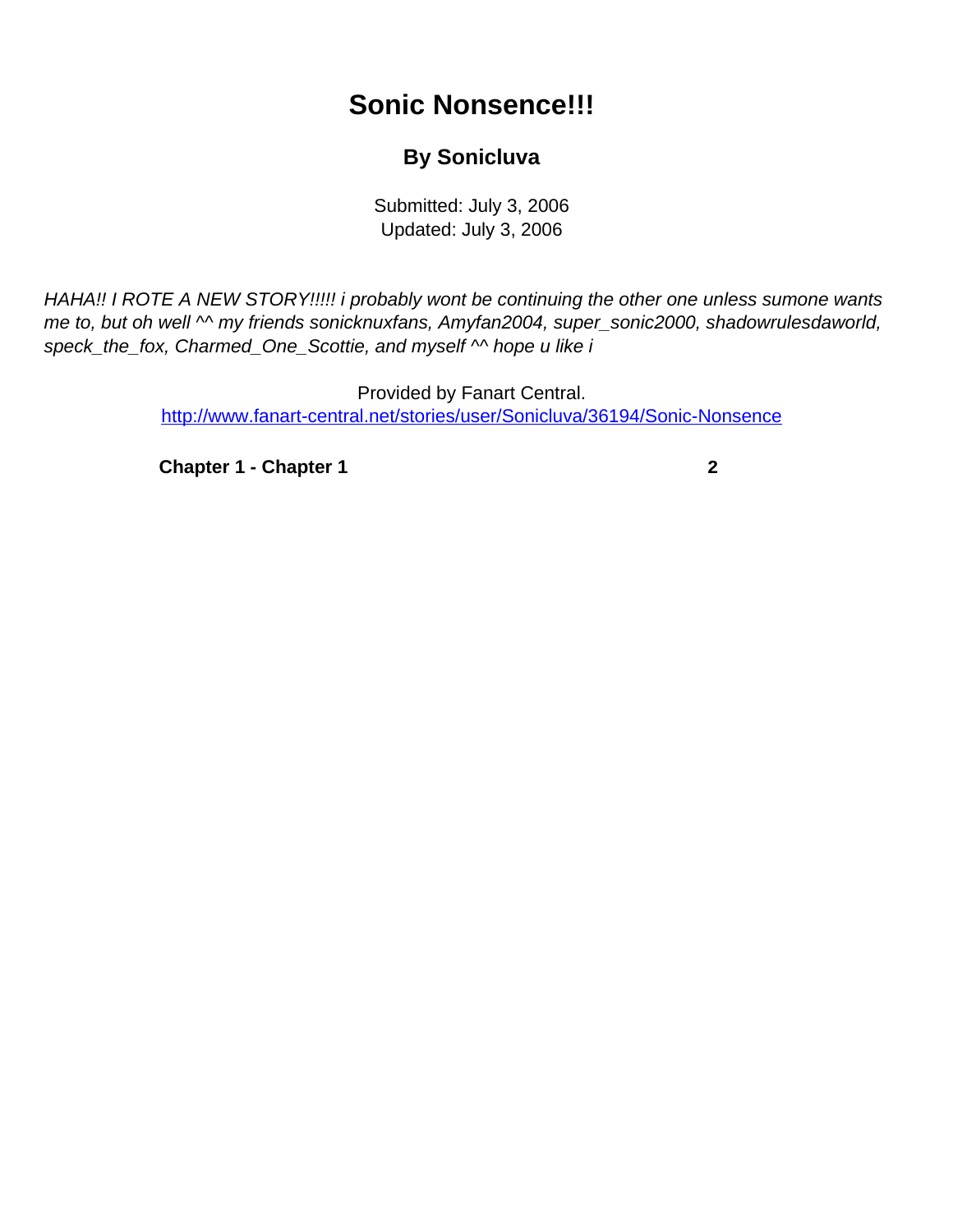## **1 - Chapter 1**

<span id="page-1-0"></span>Hey! Omg!! I am SO in the mood to write a funny random story! I don t even have a plot right now! It s all gonna come to my head as I go  $\sim$  hehe well I hope you like it!!! Sega Characters: Sonic, Tails, Knuckles(not yet), Amy, Shadow, Rouge(not yet), Cream(not yet), Big(not yet)

OC Characters: Angel, Faith, Lighting(not yet), Speck, Talons, Shadow(not yet), Genesis Chapter 1: The beginning of summer had just begun, and Sonic & Co. didn t have a clue wat to do. They ponder on many things, and in the end, decide to play Resident Evil 4! Sonic: KILL IT! GOD DAMMIT IT S GONNA EAT US ALIVE!!!! Shadow: Sonic&I haven t even started the game yet&we re still on the title screen&(idiot) Sonic: Oh&hehe wat a relief!!

The game started and many of the undead began attacking Shadow s character. Shadow: frack! DIE MOTHA FLIPPERS!!! Amy: SHADOW! DONT SWEAR!

Shadow: I SAID FLIPPERS!

Amy: NO U IDIOT! U SAID THE F WORD!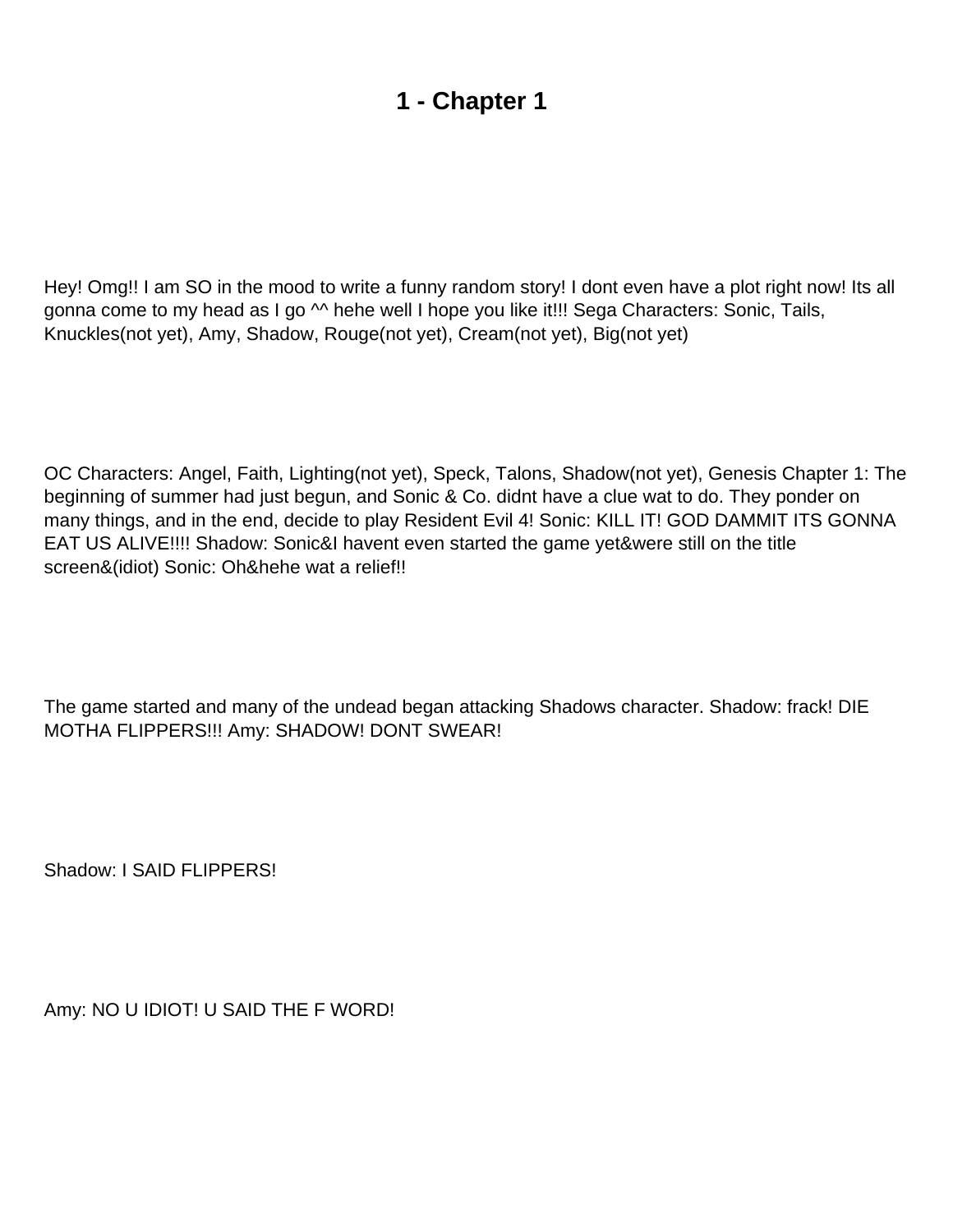Shadow: YA, FLIPPERS!

Amy: NO! U SAID frack !

Shadow \* shocked \*: OMG! U SAID THE F WORD!

Amy: ARGH!!

Back to the game :3

Sonic: \* looking around \*

Shadow: Sonic, now is when u should be screaming.

Sonic: huh? Why would I do that? Its not even scary. What loser would scream their head off for-OMG! I PONY!!!!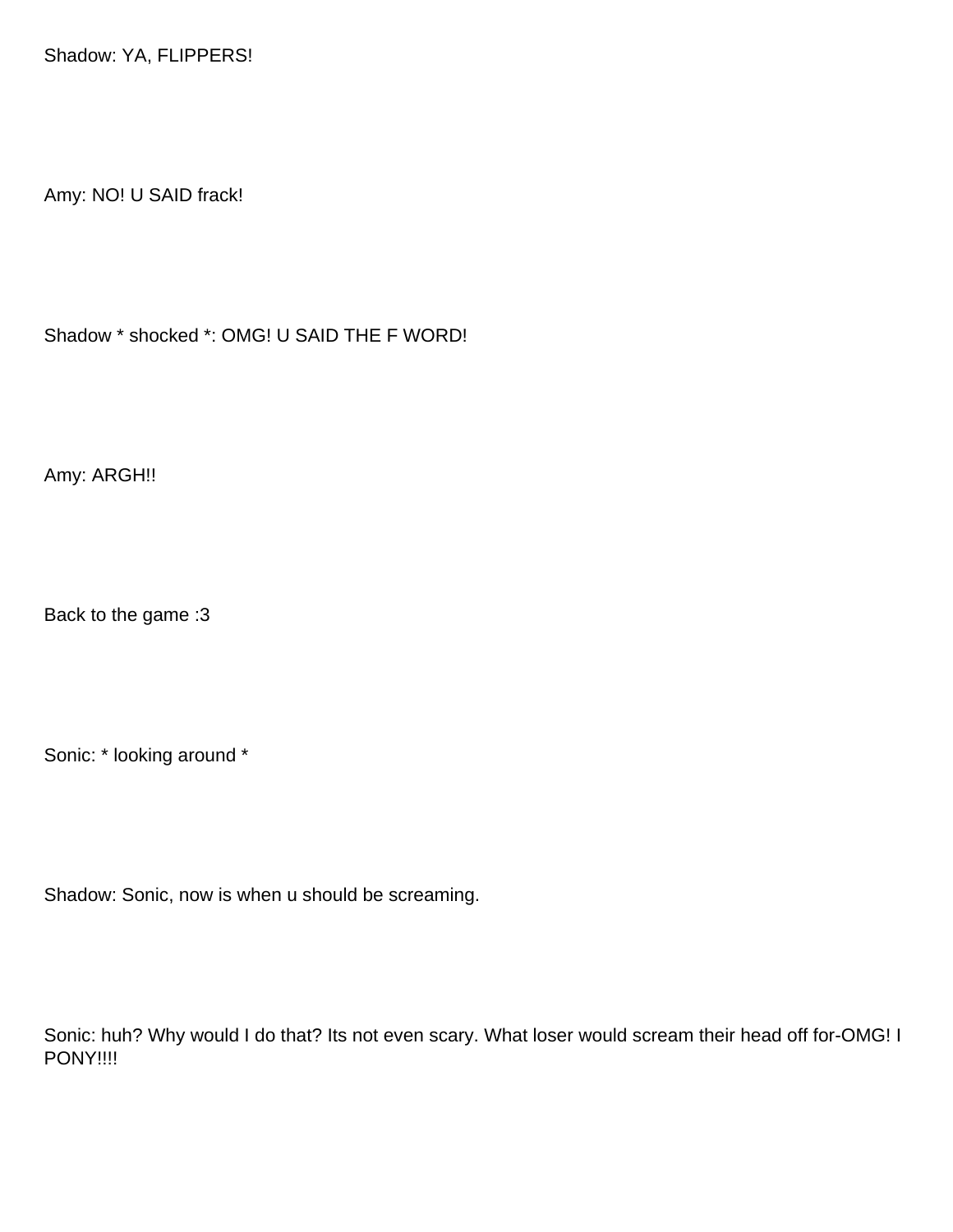They turn around to see a PIG walk into the house.

Tails: Sonic? Are you blind? That s a pig!

Shadow: Tails, don t bother. Blue Boy has problems.

All look over to see Sonic cross-eyed, drooling. Totally out of it.

Speck: Hey! Now s the perfect time to steal Sonic s COOKIES!!! WEEE!!!!

Speck runs from room.

Faith: meh&wat the heck&Cookies!! Shadow! Come eat cookies with us!!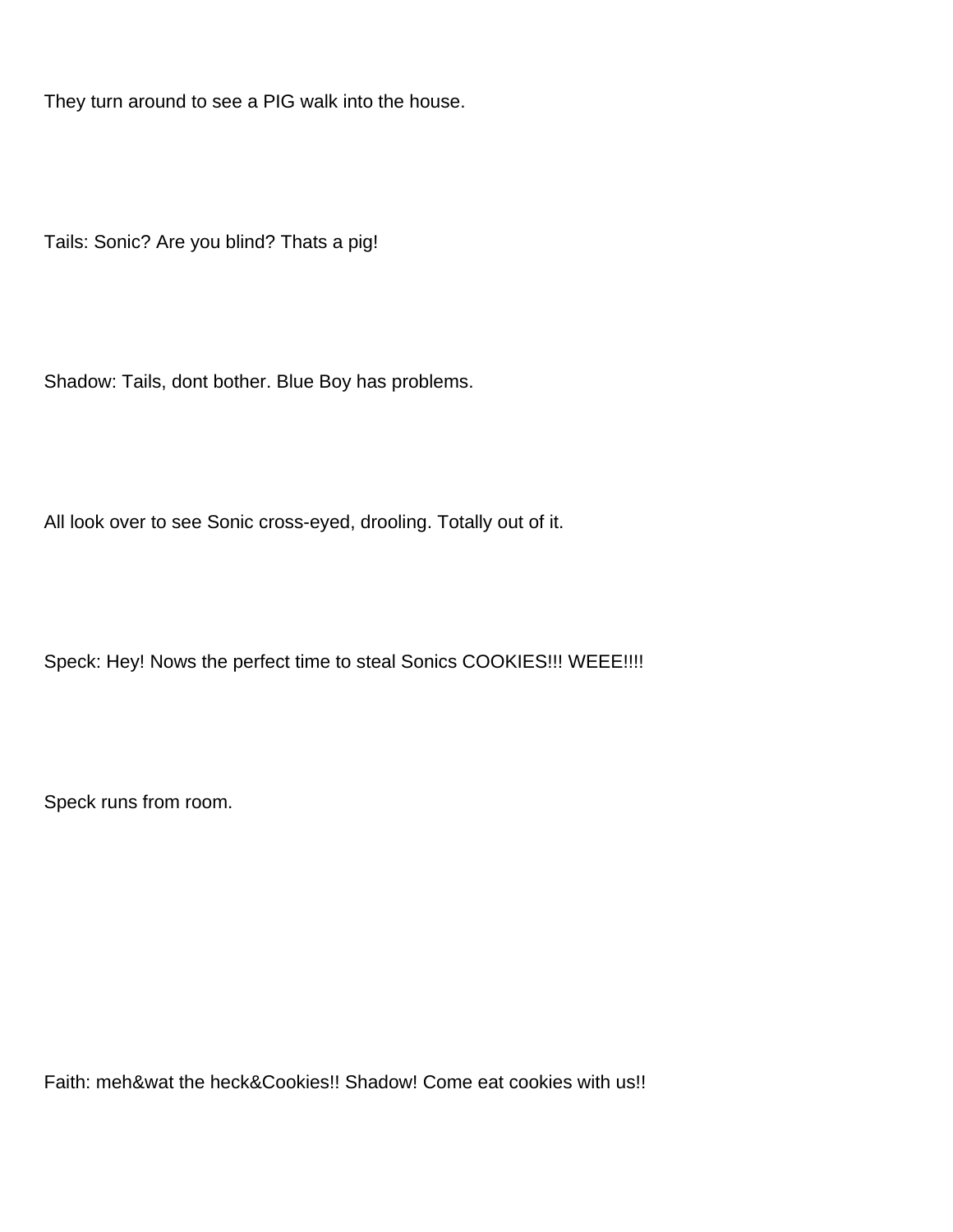Shadow: MOOOOOOOOOOOOO!! ILL BRING THE MILK!

Amy and Angel during this time, decide to dress up Sonic in Barbie clothes (ones that would fit him)

Amy: AWW HES ADORABLE!!!

Angel: ^\_^&well, he still looks sorta freaky with that face&BUT HE IS RLLY CUTE!!

???: HI GIRLS! LETS DO OUR NAILS! TEEHEE!!

The girls turn around and see Tails dressed in some of the extra Barbie clothes. Angel: Um&Tails?

Amy: You ok?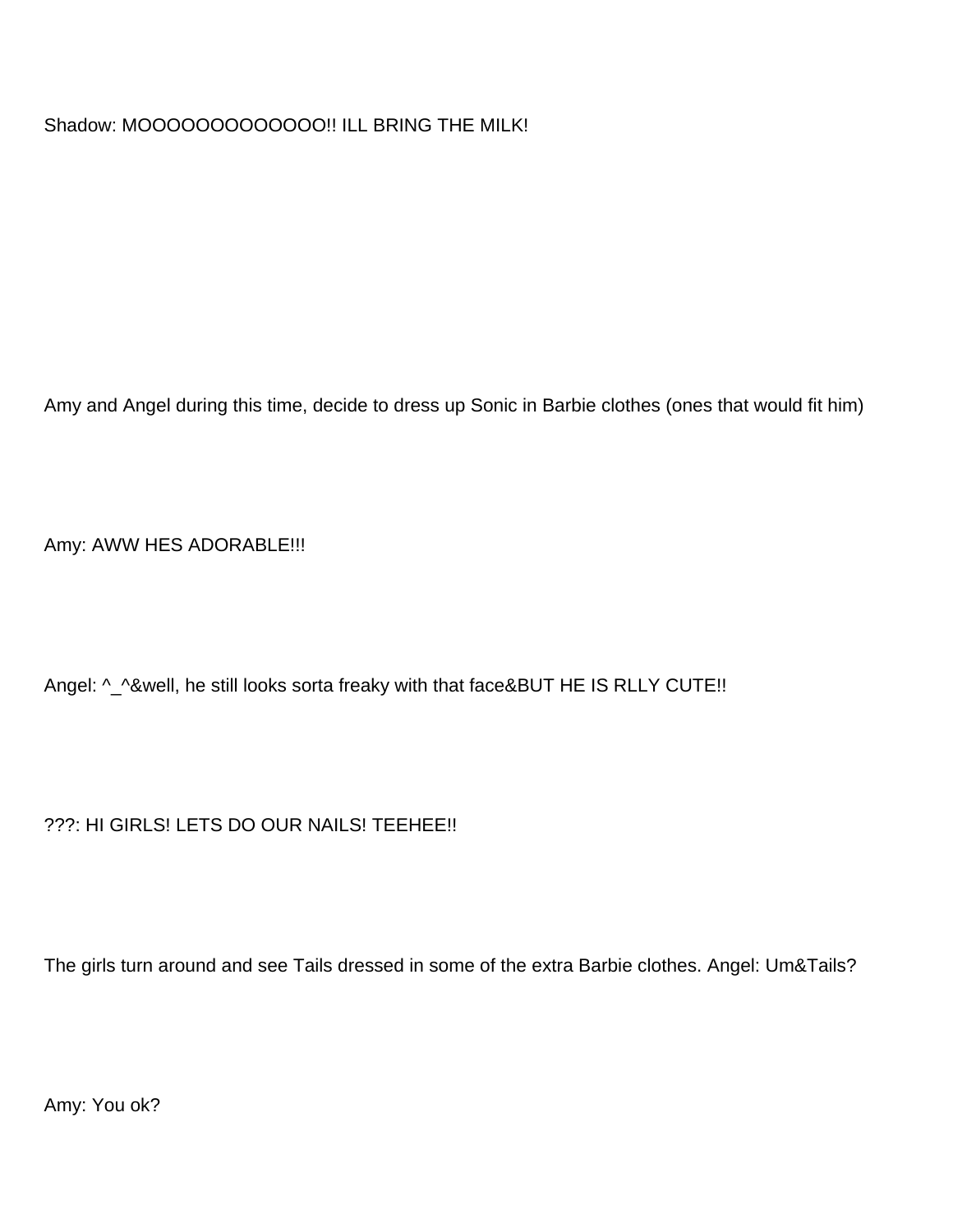Tails: What are u GORGEOUS ladies talking about? My name is Talia!!! TEEEHEEEHEEE!!!!

Talons comes up from behind and hits Tails across the head. He passes out.

Angel: HEY MAGGOT!!!

Talons: HEY FILTH!!!

Amy: Huh?

Angel: Oh! We call each other that ^\_^ isn t it cool? :3

Amy: Uhuh&..YO GENESIS! LETS DO OUR HAIR!!!

Genesis: OK! YAY!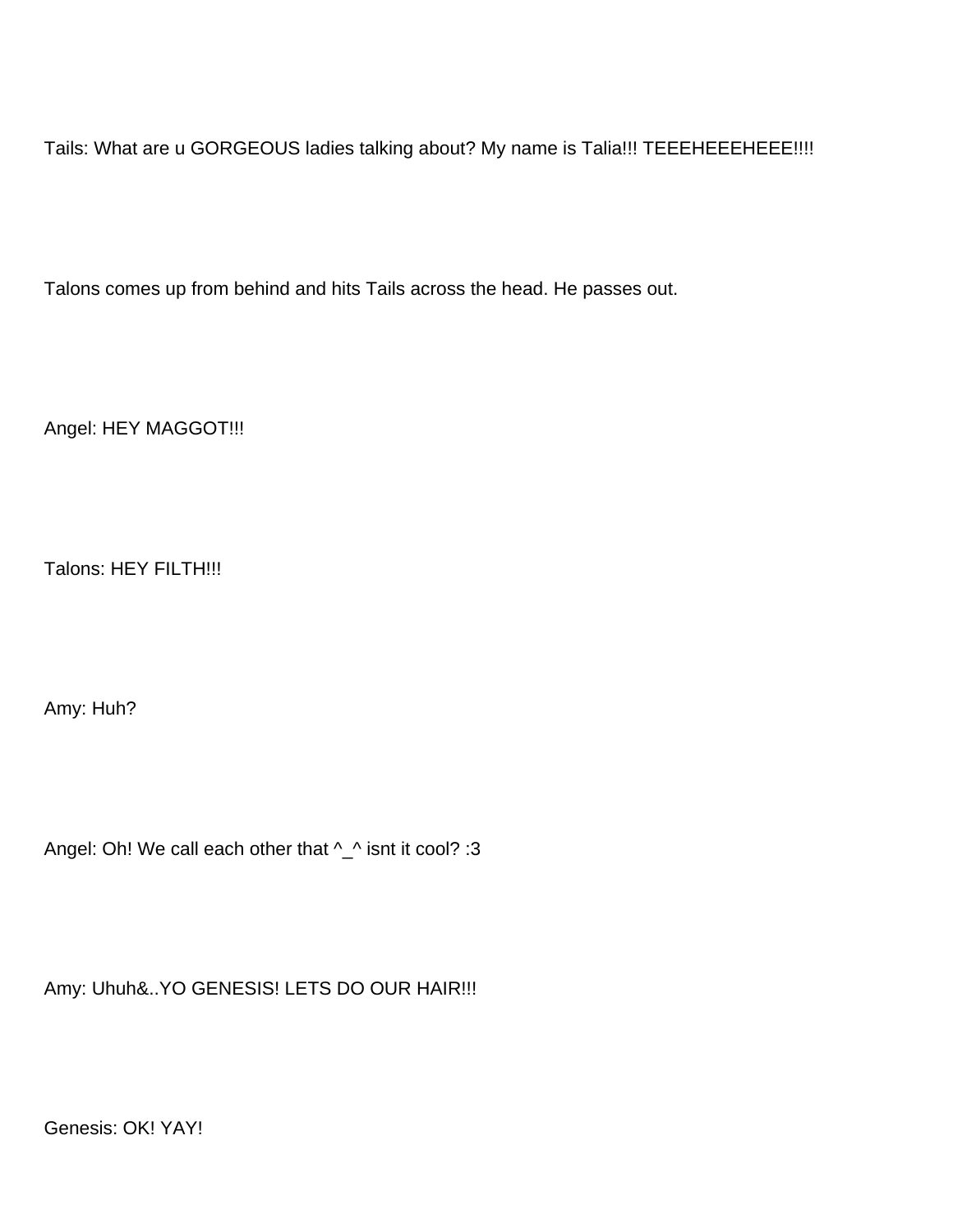The 2 girls run off, leaving Talons and Angel alone.

Angel(said with a lisp): They left without me. They do this every day! Why...Doesnt anyone like me? Doesn t anyone care about Angel the Hedgehog?

Talons: No

Angel: OK!

Shadow, Faith and Speck came out with cookies in their mouths.

Shadow: mhmhmm?

Angel: Huh? Do I want a cookie?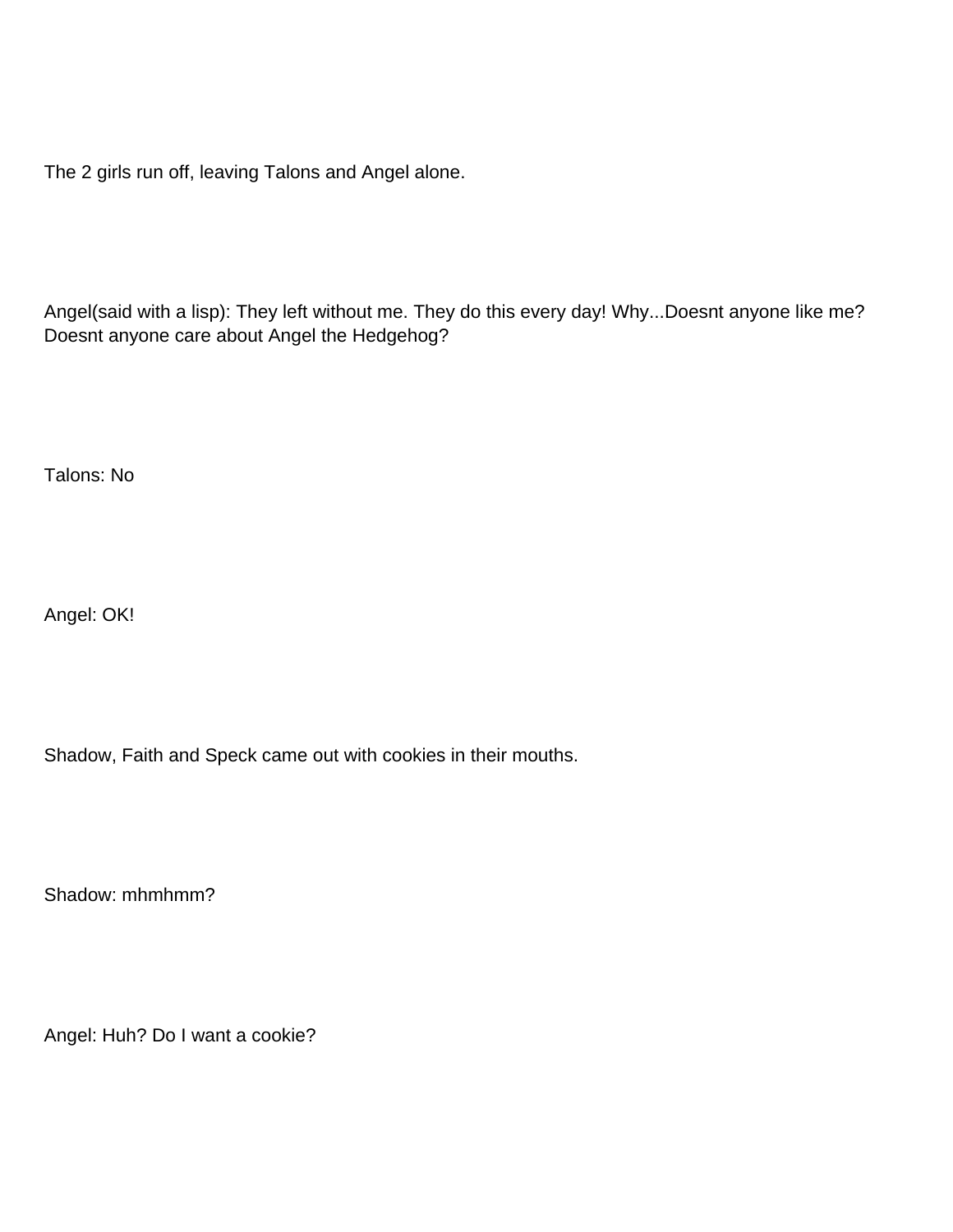Angel: No thanks. Im trying to watch my figure. But ill have a small.. A SMALL chocolate cookie&because im trying to watch my calorie intake.

Shadow: mhmmhm&

Angel: Huh? What was that? You didn t need to hear my whole life story? Oh ok. That s cool.

Shadow: mmhmhhm&

Talons: Huh? What did u say? You like men? You like it when gay men rub you up and down? Hm? Am I right?

Shadow: O.O Mhm!! Mhhm!!!!

Talons: Yes? Did u say yes? HAHA!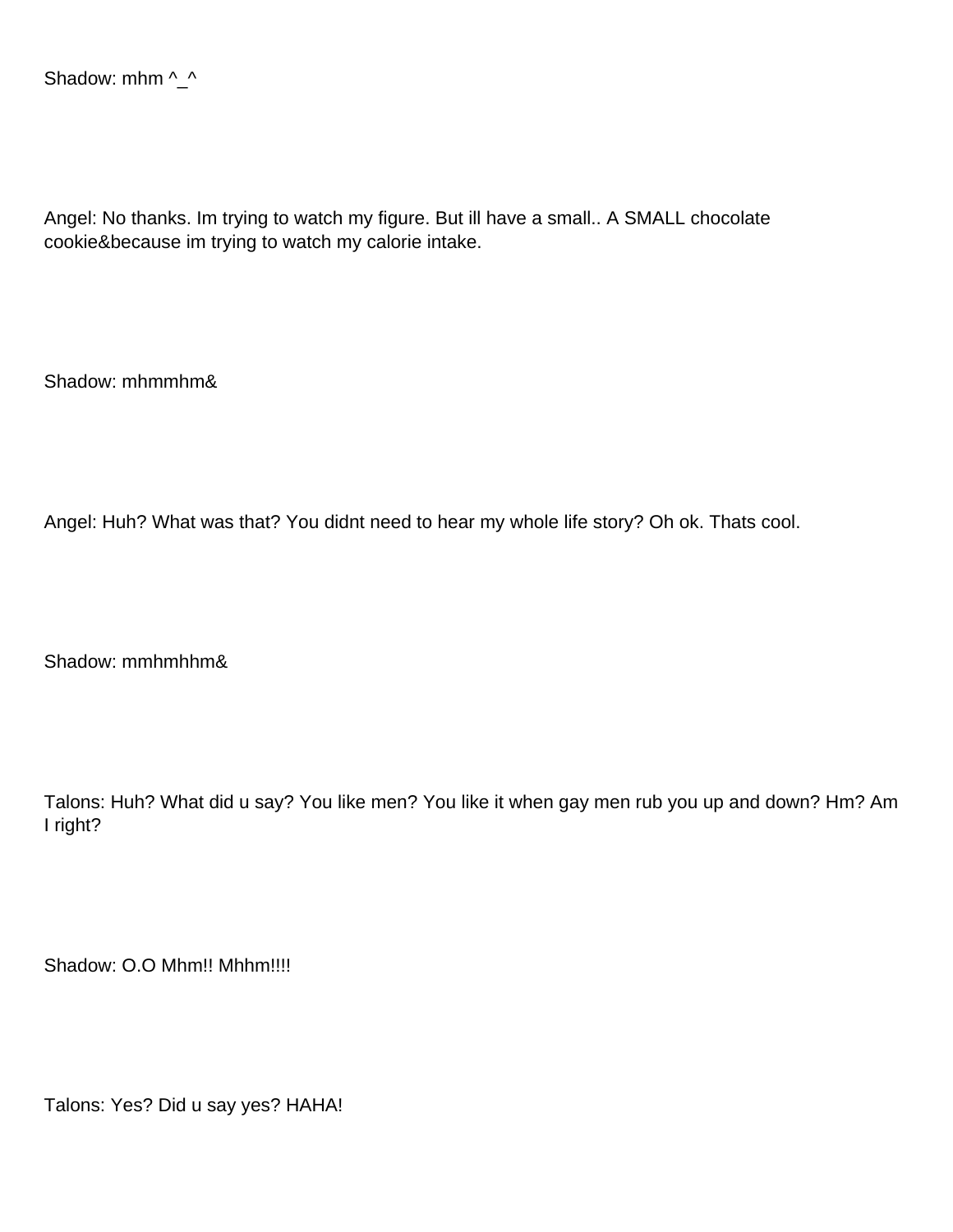Shadow jumped on the laughing Talons. Punches here, kicks there, girly screams everywhere!

Speck(to Angel with small, SMALL chocolate cookie): mmm&those were good cookies&Here s urs!!

Angel: Hey thx!

During this time, Sonic was still sitting there, clueless. Until now&

Sonic: mmm&.oh yea&.give it to me&mmm&real wet&oh yea&

Everyone, and I mean EVERYONE including the neibours, the animals of the rainforest, the Teletubbies, Eggman, the ant crossing the sidewalk just barely being stepped on by the fat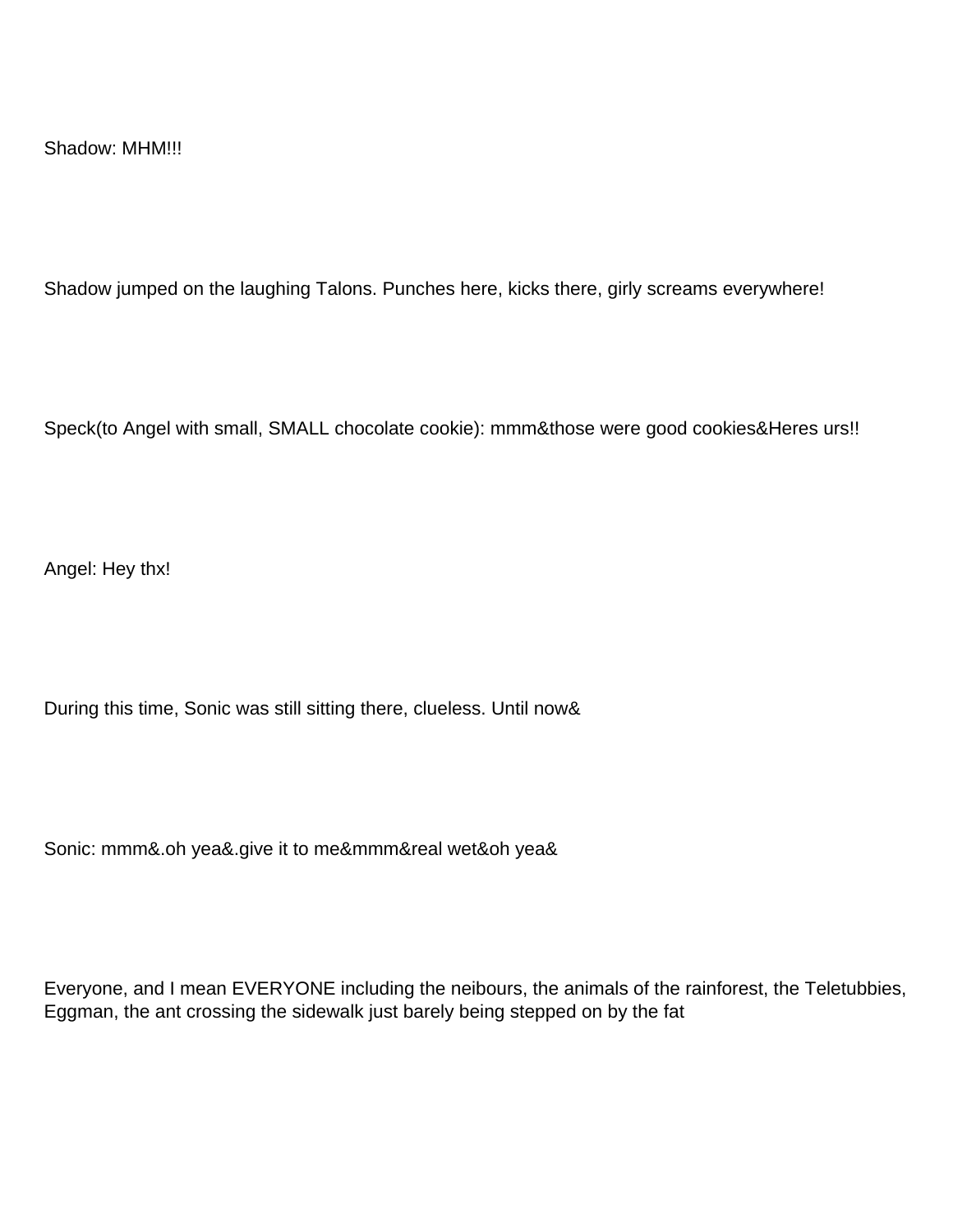tub of lard Eggman, and Jackie Chan, turned around and looked at Sonic.

Faith: Um&Sonic? O.o

Sonic: Hm? What?

Faith: Wtf?? Jesus! What were u doing? Having an orgasm?

Sonic: well, no, but I did have one while staring at my copies of Playboy, but that s beside the point. I was playing with Poodle! He was giving me wet kisses! Hehe! XD

Speck: Poodle? We have a dog??

Sonic: No&It s our Pony! See??

Pulls out the PIG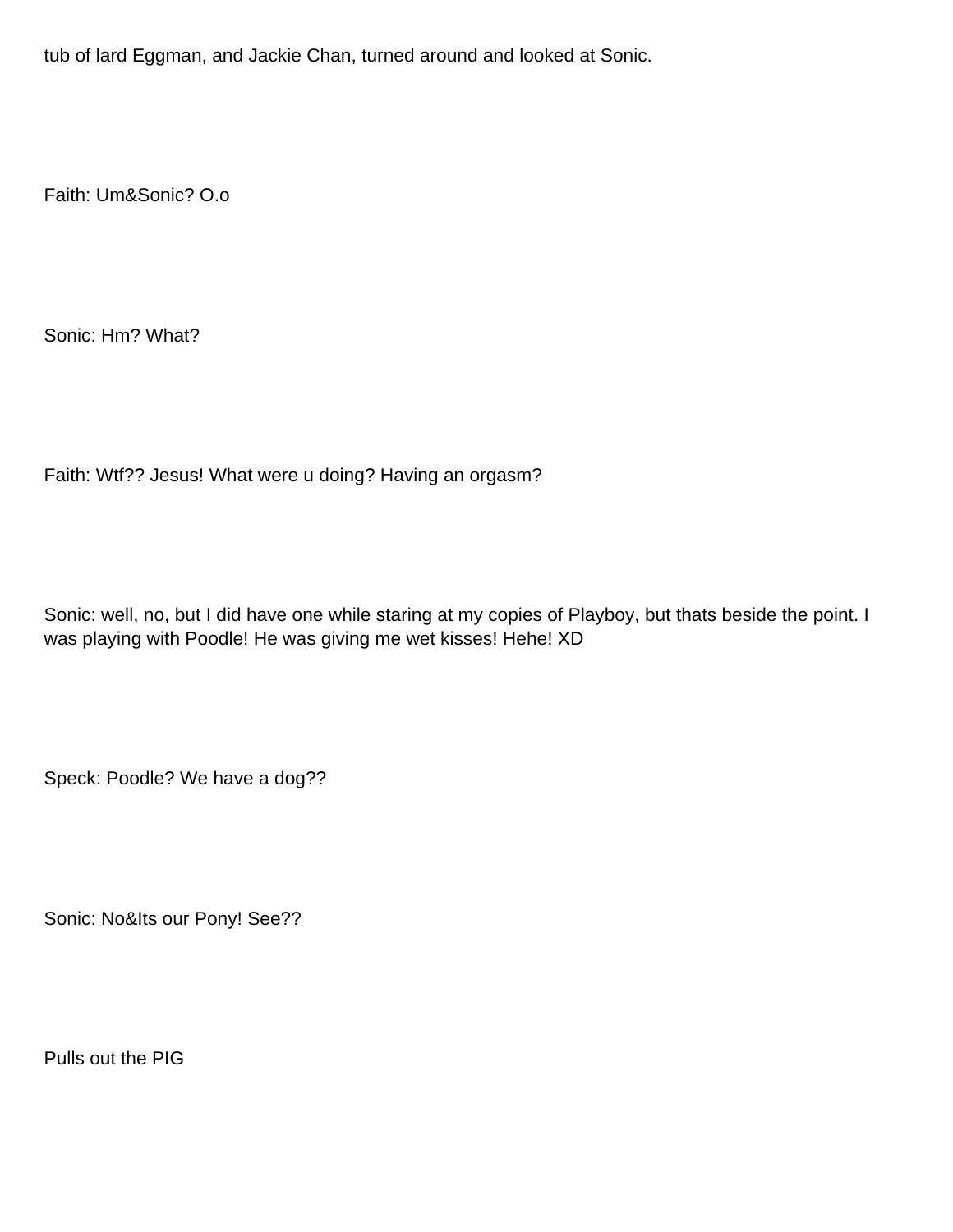Shadow: You retard! That s a stinking pig!

Sonic: STOP MAKING FUN OF POODLES WEIGHT!!

Angel: We re not making fun of his weight&It s LITERALLY a pig!

Sonic: rlly? Hmm I was wondering why it was so fat and small.

Faith: The pig is also dead.

Sonic: So that s why its so still! I was wondering why he wasn t moving when I sat on his back to ride him&

Everyone in the room hit their foreheads from Sonic s stupidity.

Amy and Genesis came back in.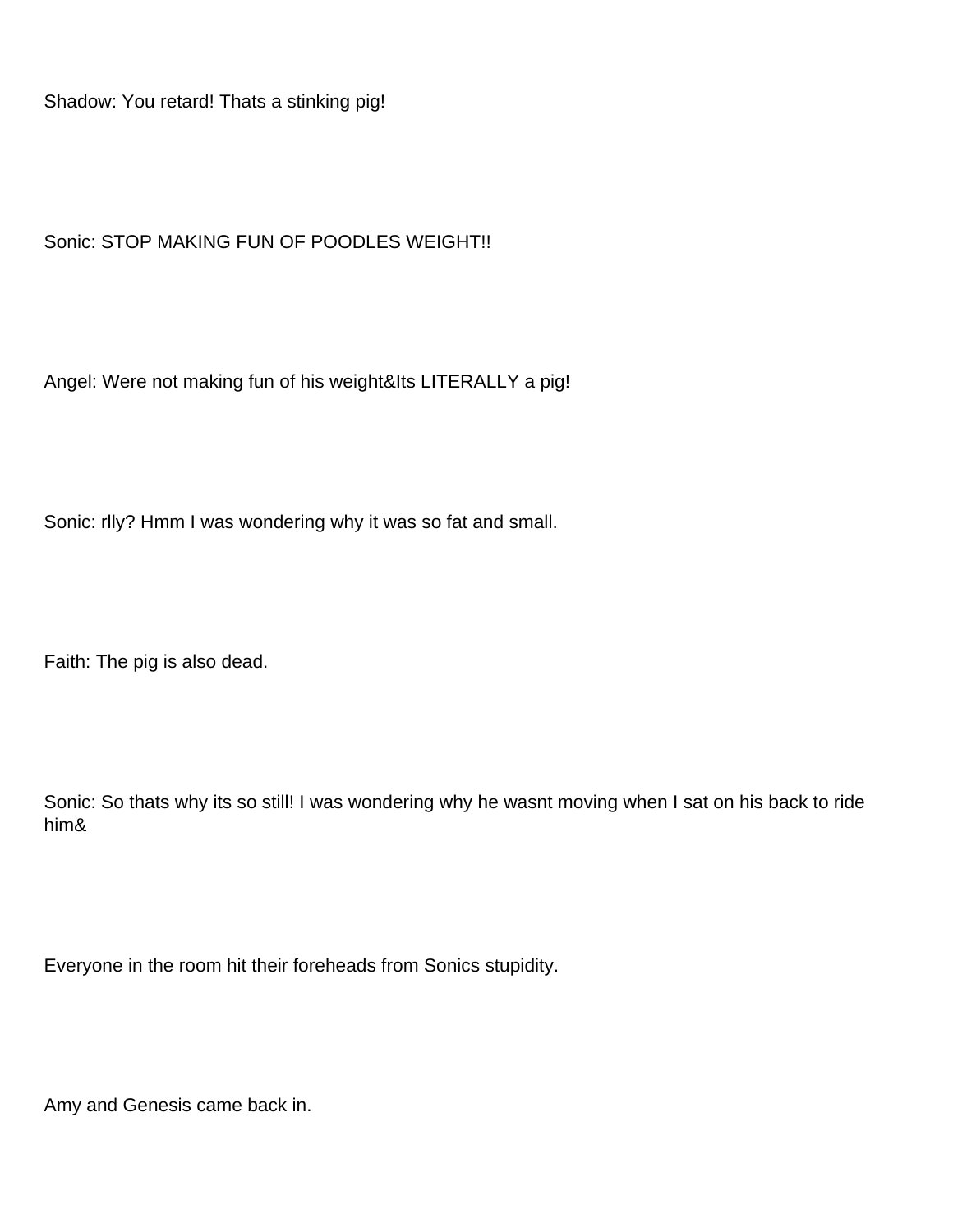Amy: Hey Sonic! Im gonna go get Lighting and bring him over!

Genesis: Oh! Ill go get Rouge and bring her over as well! Sonic?

Sonic: yes?

Genesis: Go and invite Knuckles over too.

Sonic: OK!

Angel: Ill go get Shadow!

Shadow: But im already here.

Angel: No! Not you! Another Shadow ^\_^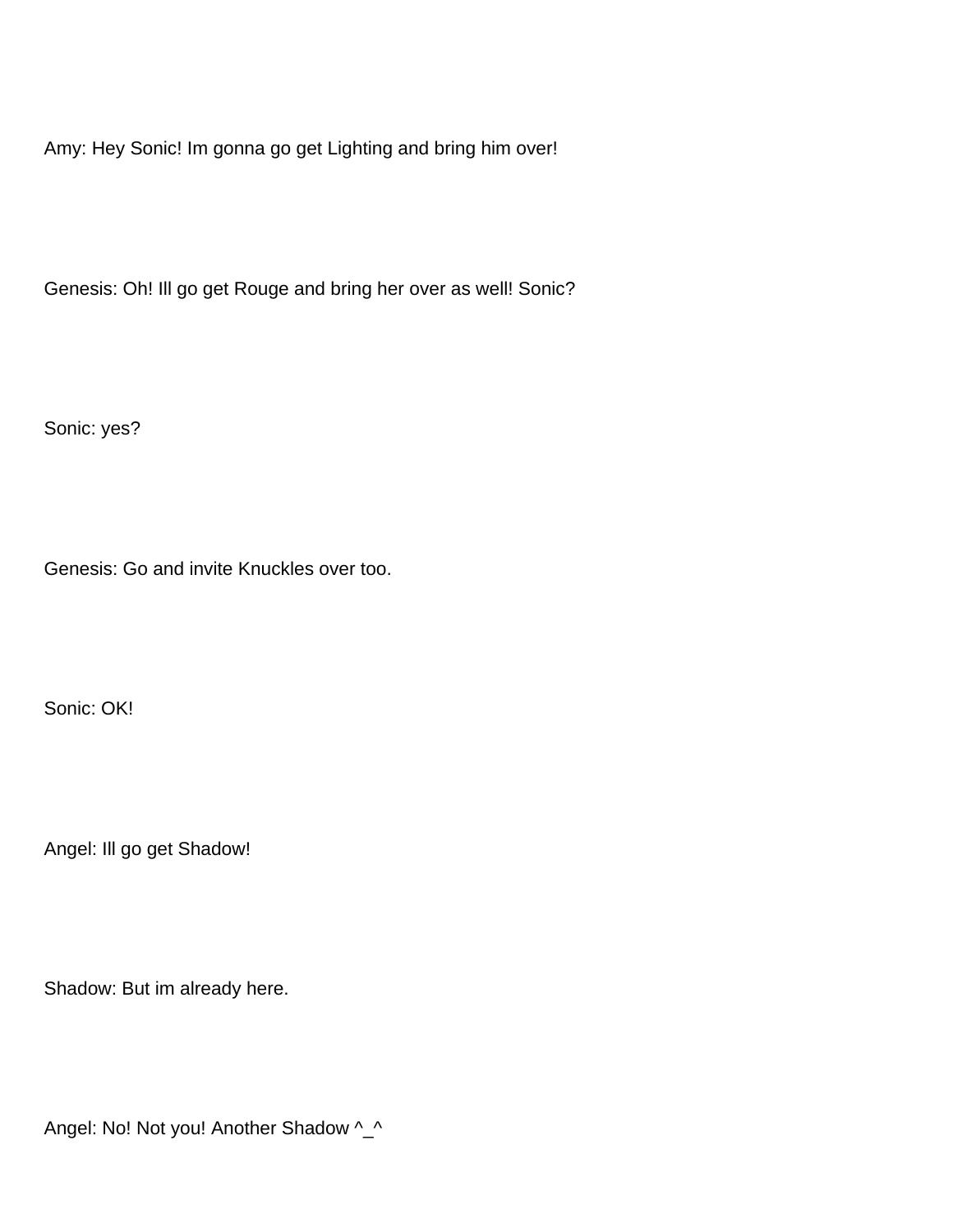Shadow: Can I shoot him?

Angel: HELL NO!

Shadow: Ok! Then can I shoot Big?

Genesis: He s Not here.

Shadow: If I invite him over, can I shoot him?

Talons: I don t see why not&

Shadow: WAS I ASKING YOU??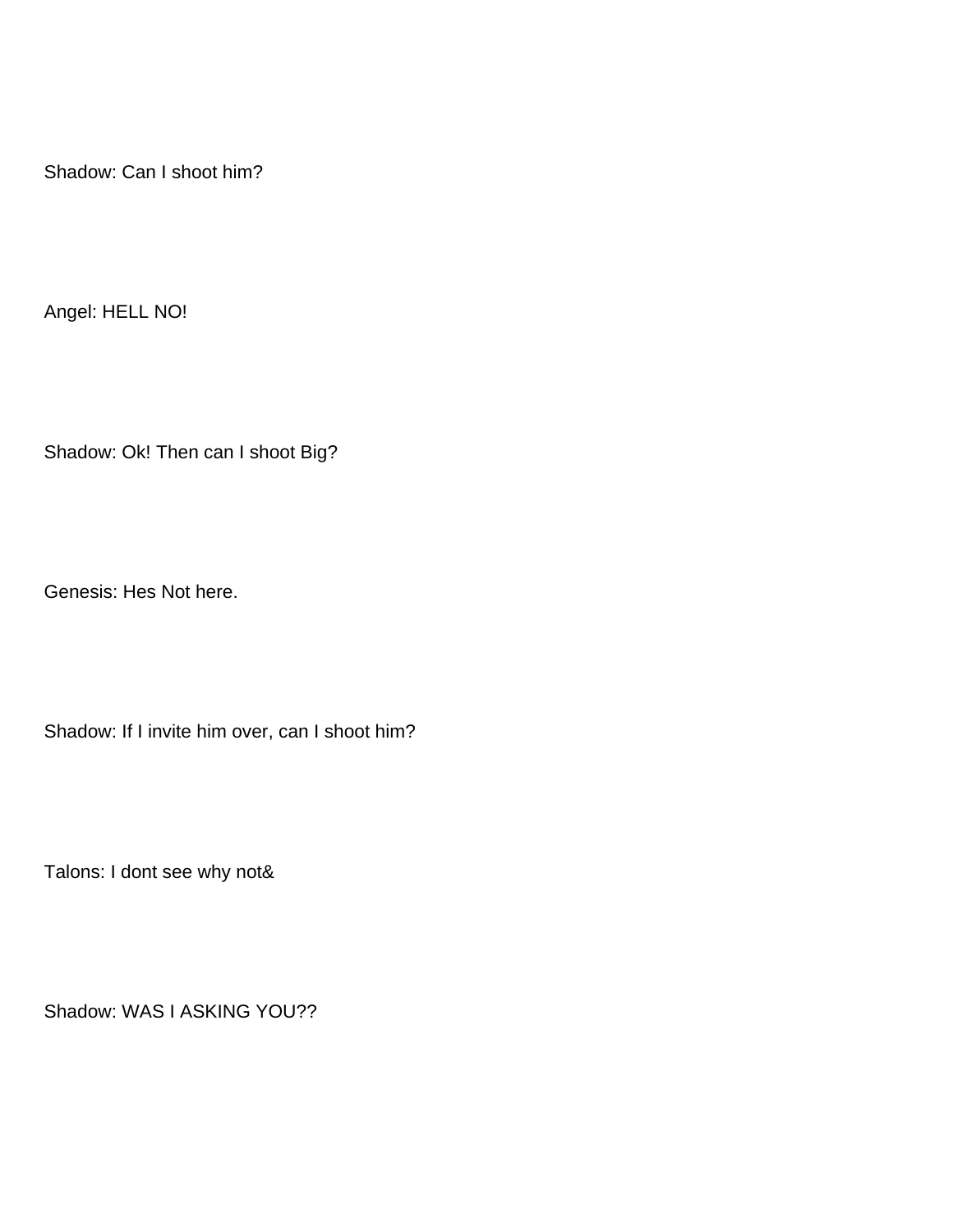Talons: I don t think so&who were u asking?

Shadow: &..uh&&anyone?

Talons: Exactly! So I answered! Gosh!

Shadow: um ok, what was ur answer again?

Talons: (stupid) I said I don t see why not.

Sonic and Shadow: HURRAY!

Tails wakes up

Tails: Ill get Cream!